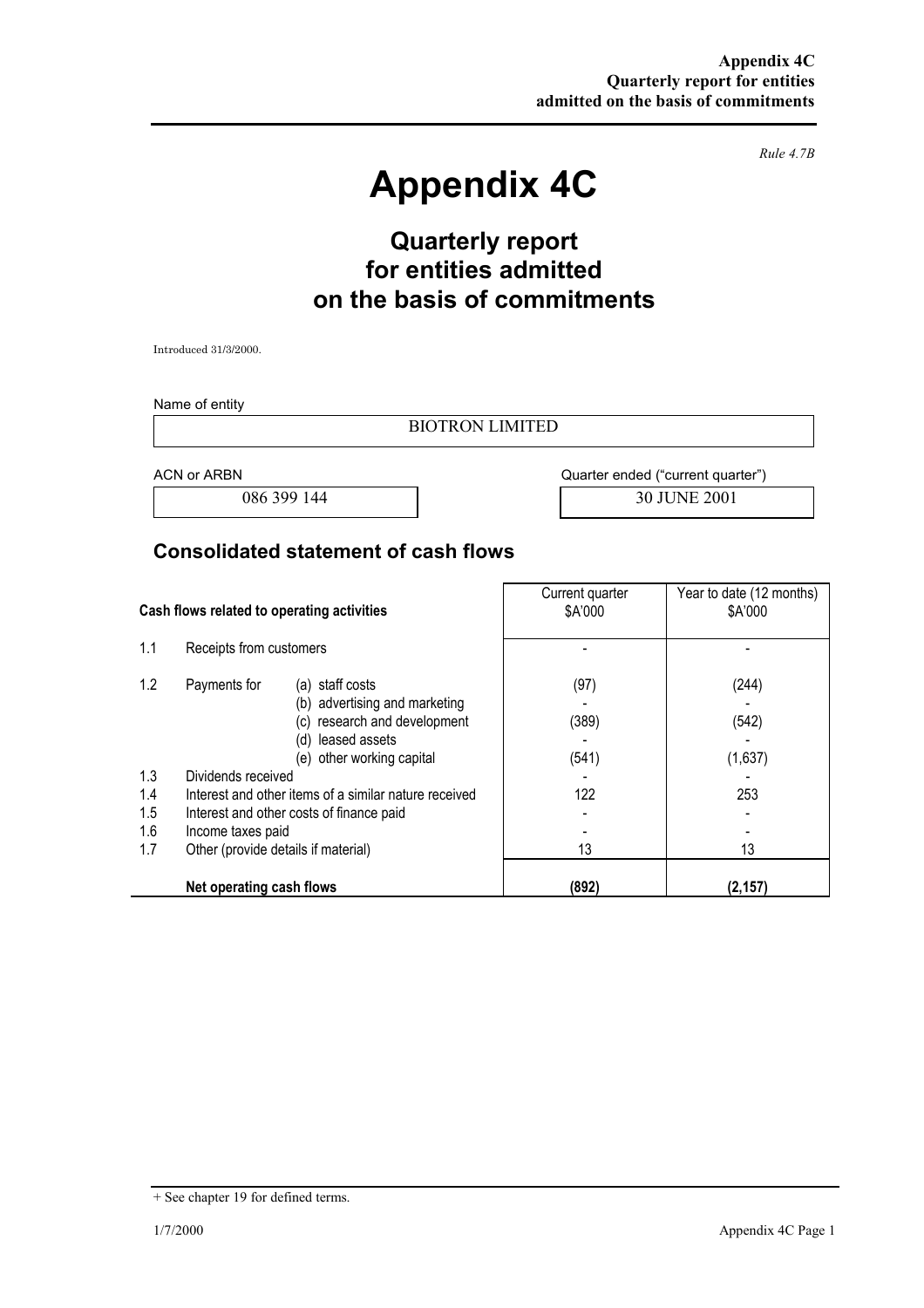|                                              |                                                                                                                                                                                                                                                       | Current quarter<br>\$A'000 | Year to date (12 months)<br>\$A'000 |
|----------------------------------------------|-------------------------------------------------------------------------------------------------------------------------------------------------------------------------------------------------------------------------------------------------------|----------------------------|-------------------------------------|
| 1.8                                          | Net operating cash flows (carried forward)                                                                                                                                                                                                            | (892)                      | (2, 157)                            |
| 1.9                                          | Cash flows related to investing activities<br>Payment for acquisition of: (a) businesses (item 5)<br>(b) equity investments<br>(c) intellectual property<br>(d) physical non-current                                                                  |                            |                                     |
|                                              | assets<br>(e) other non-current<br>assets                                                                                                                                                                                                             | (217)                      | (273)                               |
| 1.10                                         | Proceeds from disposal of: (a) businesses (item 5)<br>(b) equity investments<br>(c) intellectual property                                                                                                                                             |                            |                                     |
|                                              | (d) physical non-current<br>assets<br>(e) other non-current                                                                                                                                                                                           |                            |                                     |
| 1.11                                         | assets<br>Loans to other entities                                                                                                                                                                                                                     |                            |                                     |
| 1.12<br>1.13                                 | Loans repaid by other entities<br>Other (provide details if material)                                                                                                                                                                                 |                            |                                     |
|                                              | Net investing cash flows                                                                                                                                                                                                                              | (217)                      | (273)                               |
| 1.14                                         | Total operating and investing cash flows                                                                                                                                                                                                              | (1, 109)                   | (2, 430)                            |
| 1.15<br>1.16<br>1.17<br>1.18<br>1.19<br>1.20 | Cash flows related to financing activities<br>Proceeds from issues of shares, options, etc.<br>Proceeds from sale of forfeited shares<br>Proceeds from borrowings<br>Repayment of borrowings<br>Dividends paid<br>Other (provide details if material) |                            | 12,000                              |
|                                              | Net financing cash flows                                                                                                                                                                                                                              |                            | 12,000                              |
|                                              | Net increase (decrease) in cash held                                                                                                                                                                                                                  | (1, 109)                   | 9,570                               |
| 1.21<br>1.22                                 | Cash at beginning of quarter/year to date<br>Exchange rate adjustments to item 1.21                                                                                                                                                                   | 10,822                     | 143                                 |
| 1.23                                         | Cash at end of quarter                                                                                                                                                                                                                                | 9,713                      | 9,713                               |

<sup>+</sup> See chapter 19 for defined terms.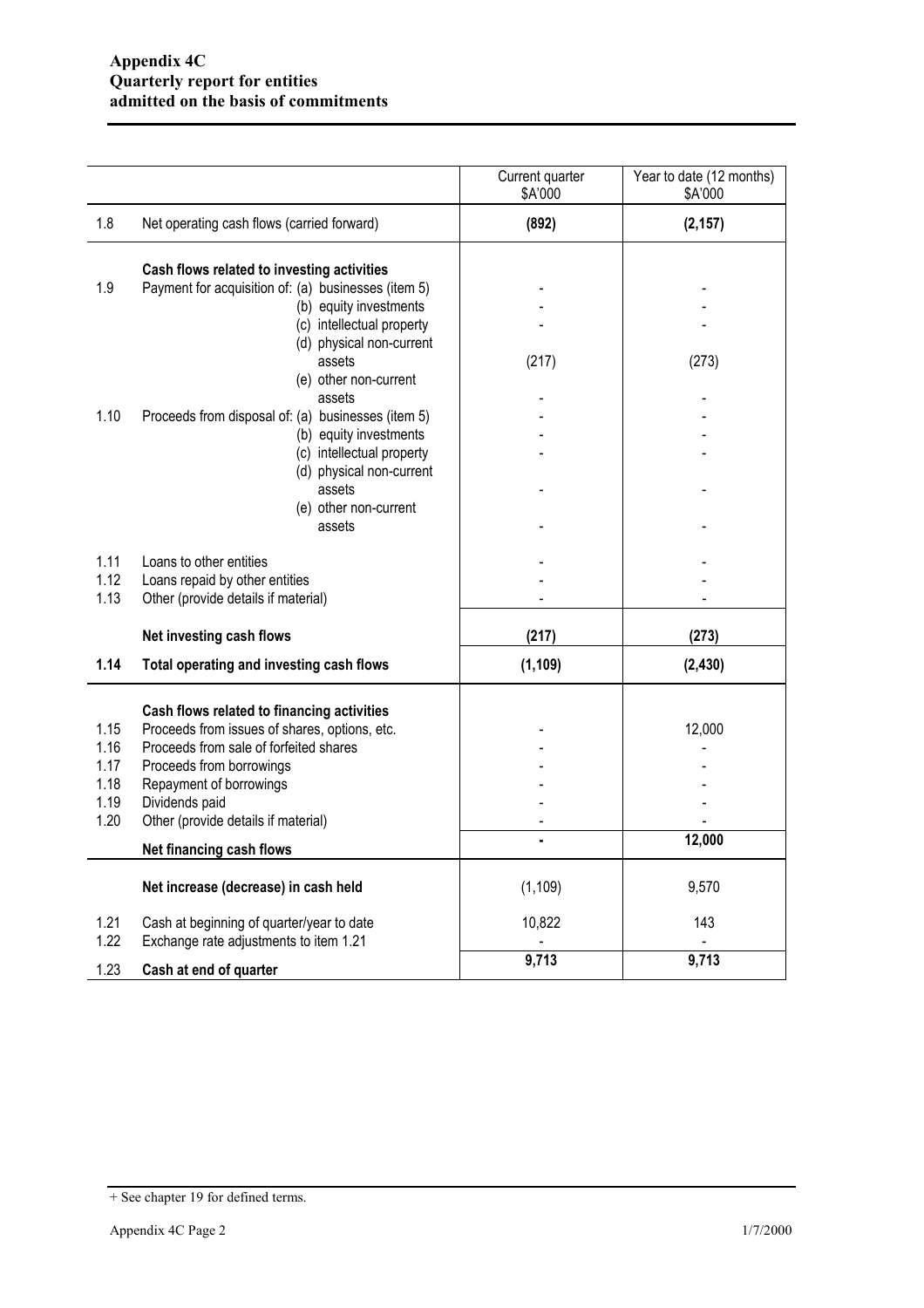# **Payments to directors of the entity and associates of the directors Payments to related entities of the entity and associates of the related entities**

|      |                                                                  | Current quarter<br>\$A'000 |
|------|------------------------------------------------------------------|----------------------------|
| 1.24 | Aggregate amount of payments to the parties included in item 1.2 | 97                         |
| 1.25 | Aggregate amount of loans to the parties included in item 1.11   |                            |
| 1.26 | Explanation necessary for an understanding of the transactions   |                            |

### **Non-cash financing and investing activities**

2.1 Details of financing and investing transactions which have had a material effect on consolidated assets and liabilities but did not involve cash flows

N/A

N/A

2.2 Details of outlays made by other entities to establish or increase their share in businesses in which the reporting entity has an interest

N/A

#### **Financing facilities available**

*Add notes as necessary for an understanding of the position. (See AASB 1026 paragraph 12.2).* 

|     |                             | Amount available<br>\$A'000 | Amount used<br>\$A'000 |
|-----|-----------------------------|-----------------------------|------------------------|
| 3.1 | Loan facilities             | Nil                         | Nil                    |
| 3.2 | Credit standby arrangements | Nil                         | Nil                    |

<sup>+</sup> See chapter 19 for defined terms.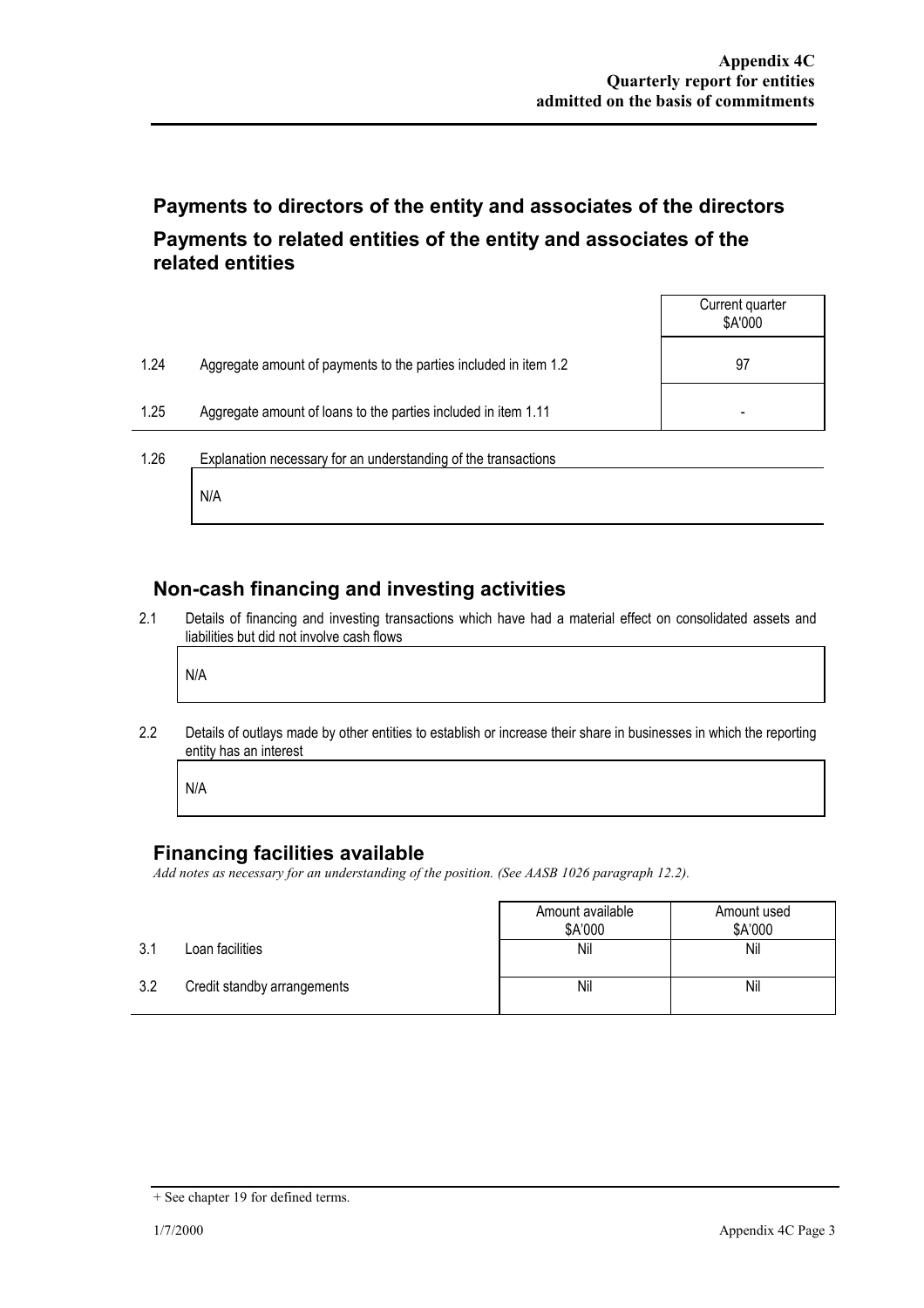# **Reconciliation of cash**

| Reconciliation of cash at the end of the quarter (as shown in<br>the consolidated statement of cash flows) to the related items<br>in the accounts is as follows. |                                           | Current quarter<br>\$A'000 | Previous quarter<br>\$A'000 |
|-------------------------------------------------------------------------------------------------------------------------------------------------------------------|-------------------------------------------|----------------------------|-----------------------------|
| 4.1                                                                                                                                                               | Cash on hand and at bank                  | 9,173                      | 10,822                      |
| 4.2                                                                                                                                                               | Deposits at call                          |                            |                             |
| 4.3                                                                                                                                                               | Bank overdraft                            |                            |                             |
| 4.4                                                                                                                                                               | Other (provide details)                   |                            |                             |
|                                                                                                                                                                   | Total: cash at end of quarter (item 1.23) | 9,173                      | 10,822                      |

#### **Acquisitions and disposals of business entities**

|     |                                              | Acquisitions<br>(Item 1.9(a)) | Disposals<br>(Item $1.10(a)$ ) |
|-----|----------------------------------------------|-------------------------------|--------------------------------|
| 5.1 | Name of entity                               | N/A                           | N/A                            |
| 5.2 | Place of incorporation or<br>registration    |                               |                                |
| 5.3 | Consideration for<br>acquisition or disposal |                               |                                |
| 5.4 | Total net assets                             |                               |                                |
| 5.5 | Nature of business                           |                               |                                |

## **Compliance statement**

- 1 This statement has been prepared under accounting policies which comply with accounting standards as defined in the Corporations Law (except to the extent that information is not required because of note 2) or other standards acceptable to ASX.
- 2 This statement does /does not\* *(delete one)* give a true and fair view of the matters disclosed.

| Sign here:  |                              |  |
|-------------|------------------------------|--|
|             | (Director/Company Secretary) |  |
|             |                              |  |
|             |                              |  |
|             |                              |  |
| Print name: |                              |  |

<sup>+</sup> See chapter 19 for defined terms.